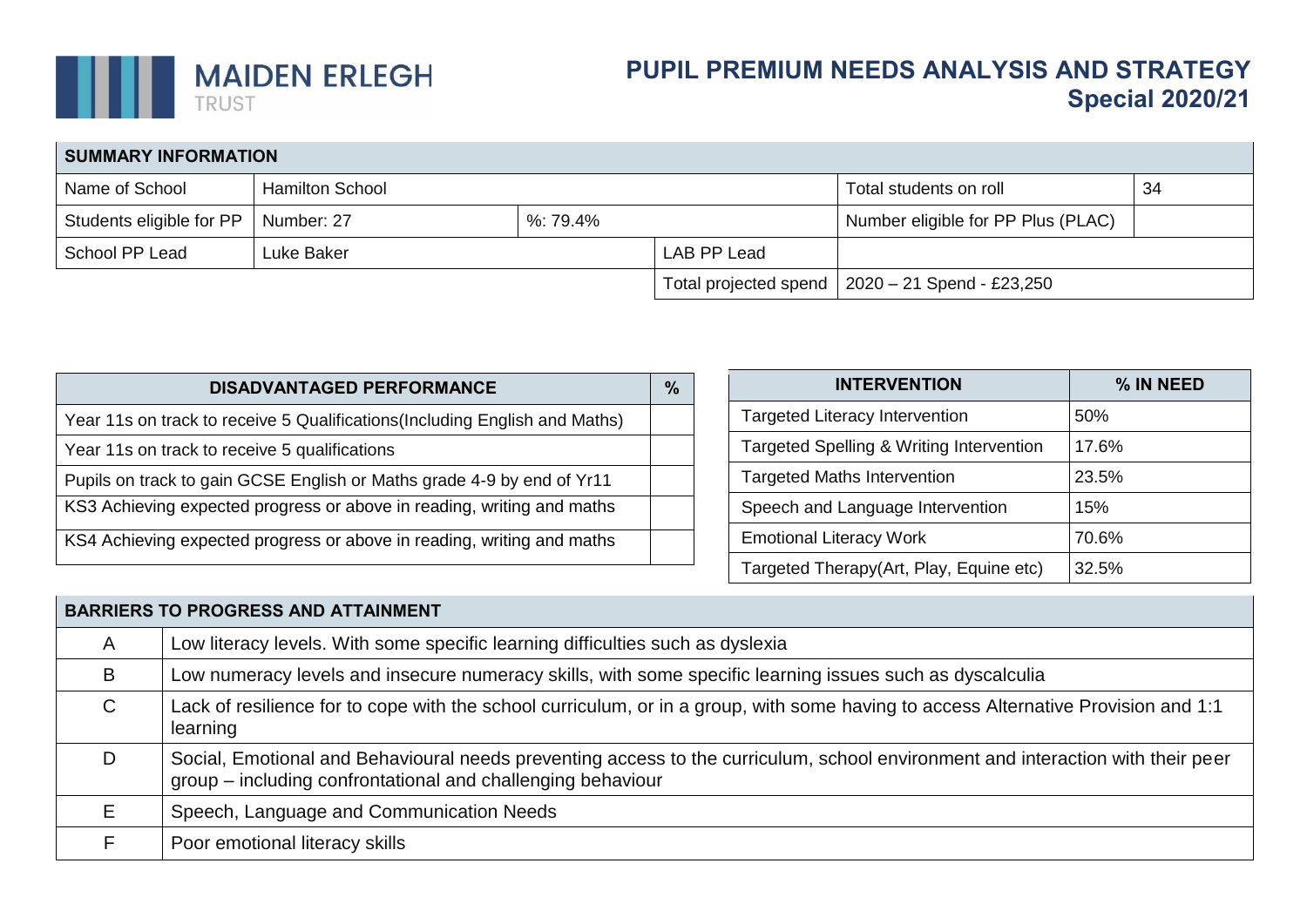|    | Additional barriers (including issues which also require action outside school, such as low attendance rates)                                                      |  |  |  |  |  |
|----|--------------------------------------------------------------------------------------------------------------------------------------------------------------------|--|--|--|--|--|
| G  | Historic low attendance of disadvantaged students                                                                                                                  |  |  |  |  |  |
| H  | Negative Life Experiences both at home, school and within the community, including social care intervention                                                        |  |  |  |  |  |
|    | High number of school moves/placements with all students having gaps within their education at some point in their educational<br>history                          |  |  |  |  |  |
| IJ | Parental engagement with school and their aspirations for their child will be reduced due to past experiences and disadvantage                                     |  |  |  |  |  |
| K  | Engagement in illicit activities, such as substance misuse and crime                                                                                               |  |  |  |  |  |
|    | Lack of enrichment activities outside of school compared to non-PP students due to financial constraints, lack of available<br>opportunities and/or transportation |  |  |  |  |  |
| M  | Students not being emotionally ready to learn due to external factors                                                                                              |  |  |  |  |  |

| STRATEGY AIMS FOR DISADVANTAGED PUPILS - ACADEMIC PROGRESS AND ATTAINMENT                                               |                  |  |  |  |  |  |
|-------------------------------------------------------------------------------------------------------------------------|------------------|--|--|--|--|--|
| <b>Aims</b><br><b>Target date</b>                                                                                       |                  |  |  |  |  |  |
| Pupils to make expected levels of progress in literacy and numeracy                                                     | <b>July 2021</b> |  |  |  |  |  |
| Students to have access to targeted interventions, and interventions HLTA to support their special<br>educational needs | <b>July 2022</b> |  |  |  |  |  |
| Students will have improved Speech and Language Skills and will be able to express themselves<br>appropriately          | <b>July 2022</b> |  |  |  |  |  |

## **STRATEGY AIMS FOR DISADVANTAGED PUPILS - WIDER OUTCOMES (e.g. independence, cultural capital, behaviour)**

| Aims                                                                                      | <b>Target date</b> |
|-------------------------------------------------------------------------------------------|--------------------|
| Pupils to increase their attendance at school, with all students achieving 85% attendance | <b>July 2021</b>   |
| Pupils to develop skills to manage their behaviour independently                          | <b>July 2021</b>   |
| Pupils to have access to the relevant curriculum to support their specific SEND needs     | Ongoing            |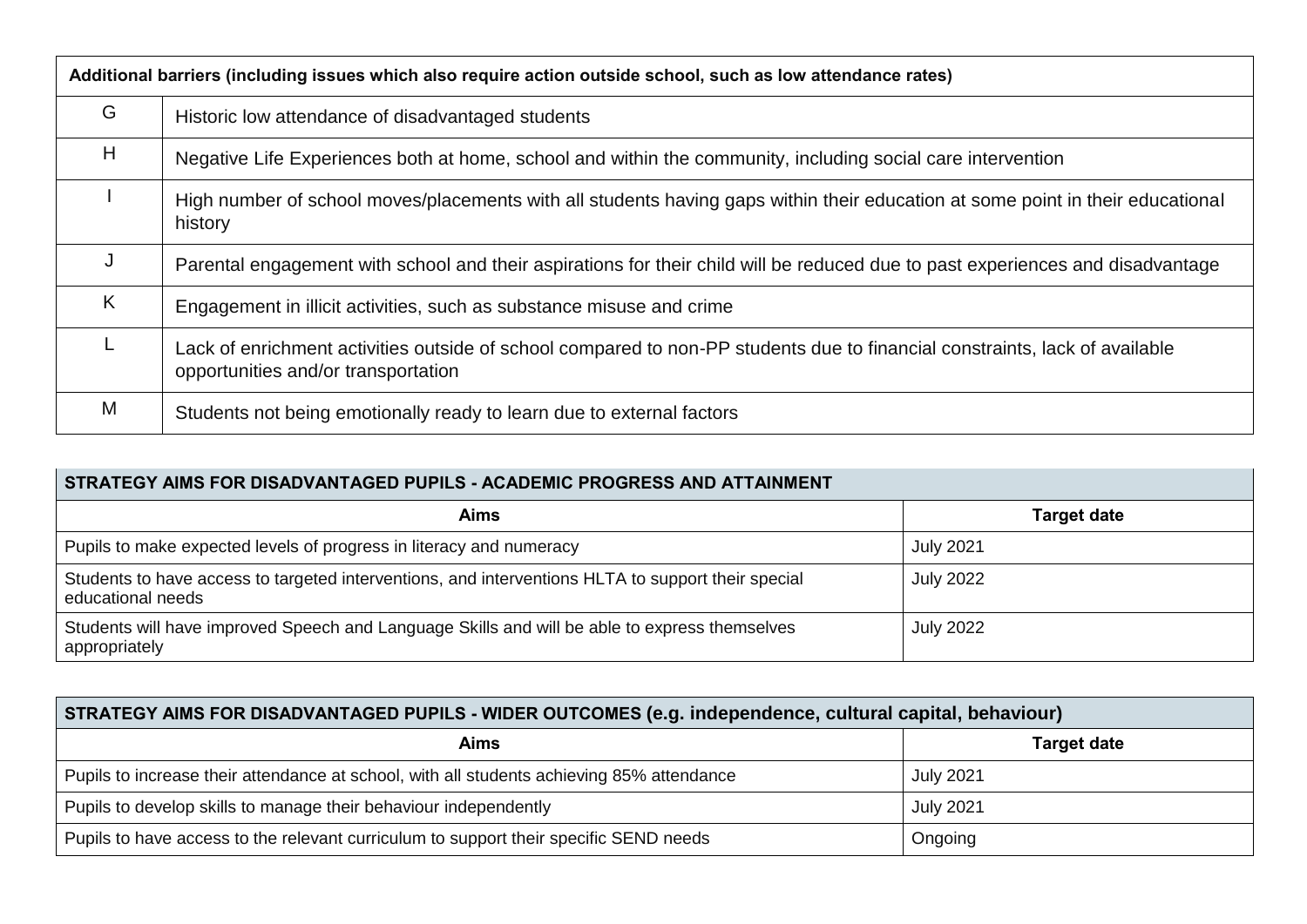| <b>STAFFING COSTS</b> |                  |                    |  |  |  |  |  |
|-----------------------|------------------|--------------------|--|--|--|--|--|
| Role                  | <b>Rationale</b> | Projected<br>Spend |  |  |  |  |  |
| N/A                   |                  |                    |  |  |  |  |  |

| <b>TEACHING PRIORITIES FOR THE CURRENT ACADEMIC YEAR</b>                                                                                                                                                                                                                                                  |                         |                                                                                                                                                                                                                                                                                                                                                                   |                           |              |                                        |                       |
|-----------------------------------------------------------------------------------------------------------------------------------------------------------------------------------------------------------------------------------------------------------------------------------------------------------|-------------------------|-------------------------------------------------------------------------------------------------------------------------------------------------------------------------------------------------------------------------------------------------------------------------------------------------------------------------------------------------------------------|---------------------------|--------------|----------------------------------------|-----------------------|
| <b>Action</b>                                                                                                                                                                                                                                                                                             | r(s)<br>rrier<br>ā<br>മ | <b>KPIs</b>                                                                                                                                                                                                                                                                                                                                                       | Projected<br><b>Spend</b> | <b>Date</b>  | <b>Staff lead</b>                      | <b>Interim Review</b> |
| Pupil progress and attainment will be<br>accurately and consistently tracked<br>by teaching staff, against the relevant<br>attainment standards. This will shared<br>with all relevant stakeholders at least<br>Annually                                                                                  | А,<br>В                 | - Teachers will have a clear<br>understanding of pupil's academic<br>attainment and progress<br>- Teachers will know and understand<br>the levels of the students within their<br>classes and be able to differentiate<br>appropriately<br>- The interventions HLTA will have an<br>understanding of where gaps lie and<br>will be able to support as appropriate | £0                        | Sept<br>2020 | <b>JS Subject</b><br>Leads             | March 2021            |
| Training Programmes to be available<br>to all staff via the Educational<br>Psychology Service, Speech and<br>Language Therapist, Occupational<br>Therapist and other bodies to support<br>students with access to their learning,<br>allowing teachers to plan with<br>individual learning needs in mind. | А,<br>B,,<br>D,<br>Ε,   | - Teachers Will have an<br>understanding of students learning<br>needs and will be able to adapt<br>teaching accordingly<br>- Teachers and classroom support<br>staff will be able to enable access to<br>the curriculum by understanding pupil<br>needs<br>- Pupil attainment and behaviour data<br>will show improvements                                       | £2,000                    | Sept<br>2020 | <b>JS</b><br>All<br>Classroom<br>staff | March 2021            |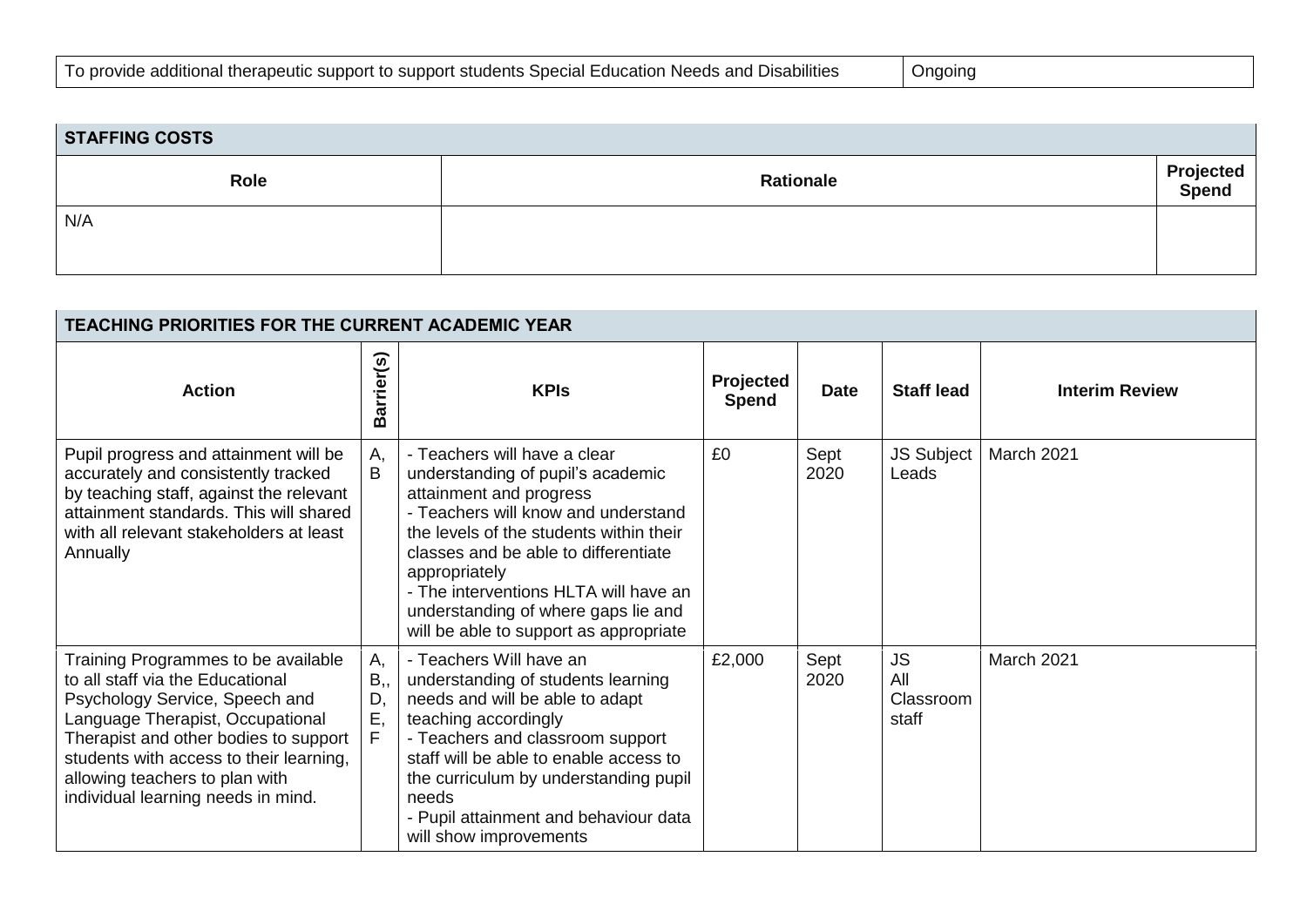|                                                                                                                                                                                                                                          |          | - Attendance to lessons will rise                                                                                                                                                                                                                                                                                                                                               |        |              |                                    |            |
|------------------------------------------------------------------------------------------------------------------------------------------------------------------------------------------------------------------------------------------|----------|---------------------------------------------------------------------------------------------------------------------------------------------------------------------------------------------------------------------------------------------------------------------------------------------------------------------------------------------------------------------------------|--------|--------------|------------------------------------|------------|
| Students to undertake baseline<br>testing, in particular in Maths and<br>English, upon Entry to Hamilton<br>School, with subject leaders<br>completing a Gap Analysis of the data<br>to inform pupil progress and<br>attainment planning | А.<br>Β, | - Staff will have available to them<br>meaningful learning data relating to<br>students<br>- The interventions HLTA will be able<br>to work alongside class teachers to<br>enable narrowing of gaps in learning<br>based on data<br>- Teachers will be able to plan<br>learning according to needs of the<br>students as they will be fully aware of<br>where learning gaps lie | £1,500 | Sept<br>2020 | <b>TR</b><br>LB<br>LS<br><b>YR</b> | March 2021 |

| <b>TARGETED ACADEMIC SUPPORT FOR CURRENT ACADEMIC YEAR</b>                                                                                                                          |                |                                                                                                                                                                                                                                                                                                                                |                    |              |                              |                       |  |
|-------------------------------------------------------------------------------------------------------------------------------------------------------------------------------------|----------------|--------------------------------------------------------------------------------------------------------------------------------------------------------------------------------------------------------------------------------------------------------------------------------------------------------------------------------|--------------------|--------------|------------------------------|-----------------------|--|
| <b>Action</b>                                                                                                                                                                       | arrier(s)<br>മ | <b>KPIs</b>                                                                                                                                                                                                                                                                                                                    | Projected<br>Spend | <b>Date</b>  | <b>Staff</b><br>lead         | <b>Interim Review</b> |  |
| Students to have access to the<br>"Accelerated Reader Programme" and<br>a Targeted Numeracy programme to<br>narrow gaps within their learning                                       | A,<br>Β,       | - Programme will have formed part of<br>the school intervention programme and<br>will be delivered to those that need it<br>regularly<br>- The Gaps between disadvantaged<br>and non-disadvantaged students will<br>narrow<br>- Students will be on track to reach<br>target grades in literacy and numeracy<br>based subjects | £1,500             | Sept<br>2020 | <b>TR</b><br>LB              | March 2021            |  |
| Emotional Literacy Support to be<br>provided through the School Care<br>Officer, Interventions HLTA and Speech<br>and Language Therapist.<br>Nurture Training to be provided to key | F,<br>M        | - There will be fewer behaviour<br>incidences as evidenced on behaviour<br>logs<br>- School will be a calmer environment<br>- Students will have a clear<br>understanding of how to show their<br>emotions                                                                                                                     | £1,500             | Sept<br>2020 | <b>TJ</b><br><b>TR</b><br>WT | March 2021            |  |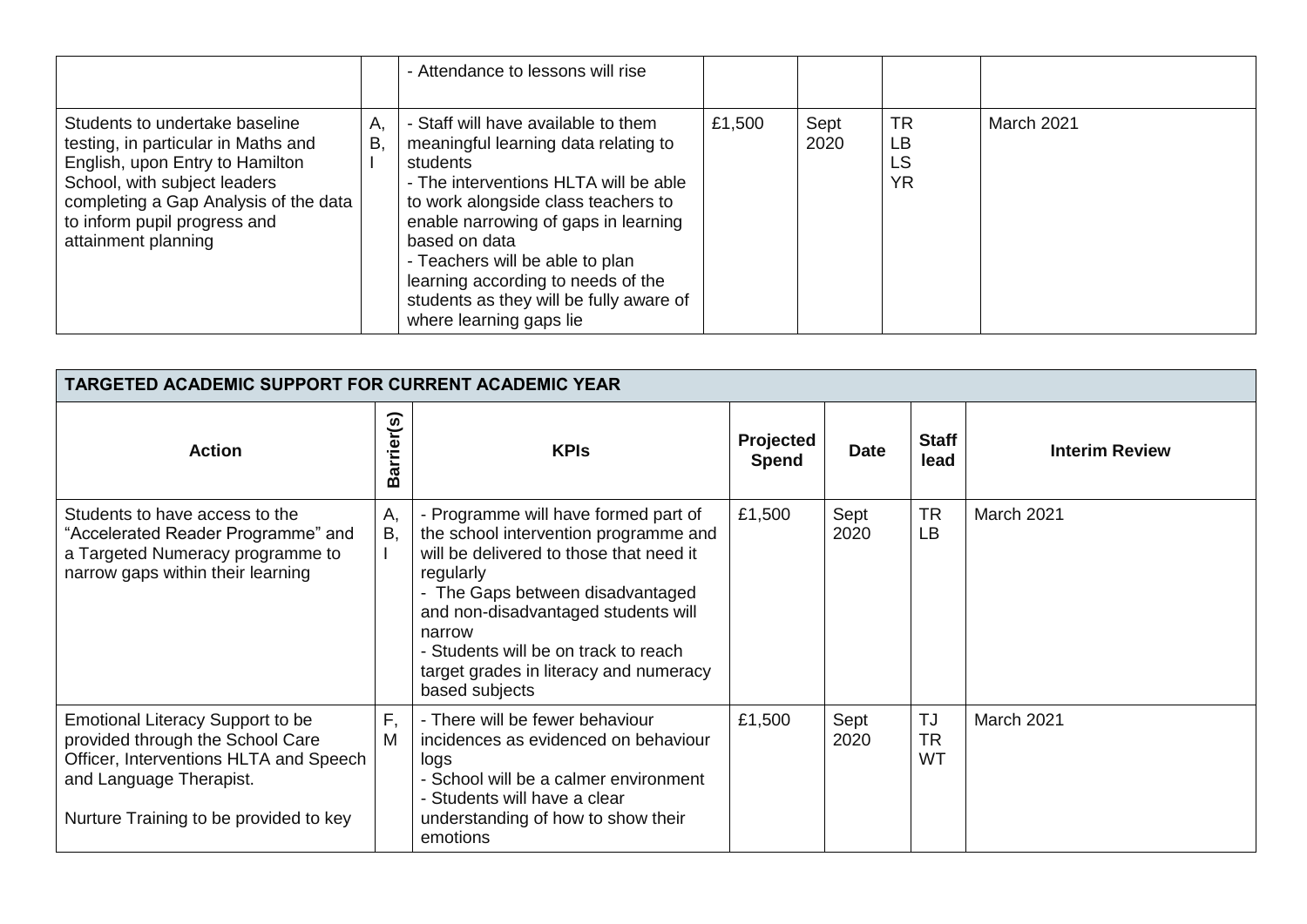| staff working with more vulnerable<br>students.                                                                                                                                 |                           | - Staff will have a "bank" of strategies to<br>support students                                                                                                                                                                                                                  |                           |              |                              |                       |
|---------------------------------------------------------------------------------------------------------------------------------------------------------------------------------|---------------------------|----------------------------------------------------------------------------------------------------------------------------------------------------------------------------------------------------------------------------------------------------------------------------------|---------------------------|--------------|------------------------------|-----------------------|
| Provide additional 1:1 learning to<br>students who are struggling to<br>access the group environment either<br>via Hamilton Teachers or a tutoring<br>service such as tutor Drs | C,<br>D                   | - Students will have wider opportunities<br>to learn to narrow gaps in their learning<br>- Learning gaps will narrow between<br>those disadvantaged and those not<br>- Progress data will rise<br>- Attendance will rise due to students<br>feeling more able to access learning | £3,000                    | Sept<br>2020 | GC<br>TJ<br>LB<br><b>TR</b>  | March 2021            |
| Students with Speech, Language<br>and Communication Needs to have<br>access to target Speech and<br>Language therapy                                                            | E                         | - Students will have engaged with<br>Speech and Language Therapy as<br>evidenced in progress logs<br>- Students will be confident in their<br>communication resulting in fewer<br>behaviour incidences                                                                           | £1,500                    | Sept<br>2020 | <b>JS</b><br><b>LB</b><br>WT | March 2021            |
| <b>WIDER STRATEGIES FOR CURRENT ACADEMIC YEAR</b>                                                                                                                               |                           |                                                                                                                                                                                                                                                                                  |                           |              |                              |                       |
|                                                                                                                                                                                 |                           |                                                                                                                                                                                                                                                                                  |                           |              |                              |                       |
| <b>Action</b>                                                                                                                                                                   | Barrier(s)                | <b>KPIs</b>                                                                                                                                                                                                                                                                      | Projected<br><b>Spend</b> | <b>Date</b>  | <b>Staff</b><br>lead         | <b>Interim Review</b> |
| Provide targeted mentoring for PP<br>students using RAW Health and<br>Fitness, Path Hill Outdoors and<br><b>Reading Football Club Community</b><br><b>Trust</b>                 | C,<br>D,<br>G,<br>Η,<br>L | - Student engagement to learning will<br>rise<br>- Students attendance will rise<br>- There will be fewer behaviour<br>incidences                                                                                                                                                | £4,000                    | Sept<br>2020 | GC                           | March 2021            |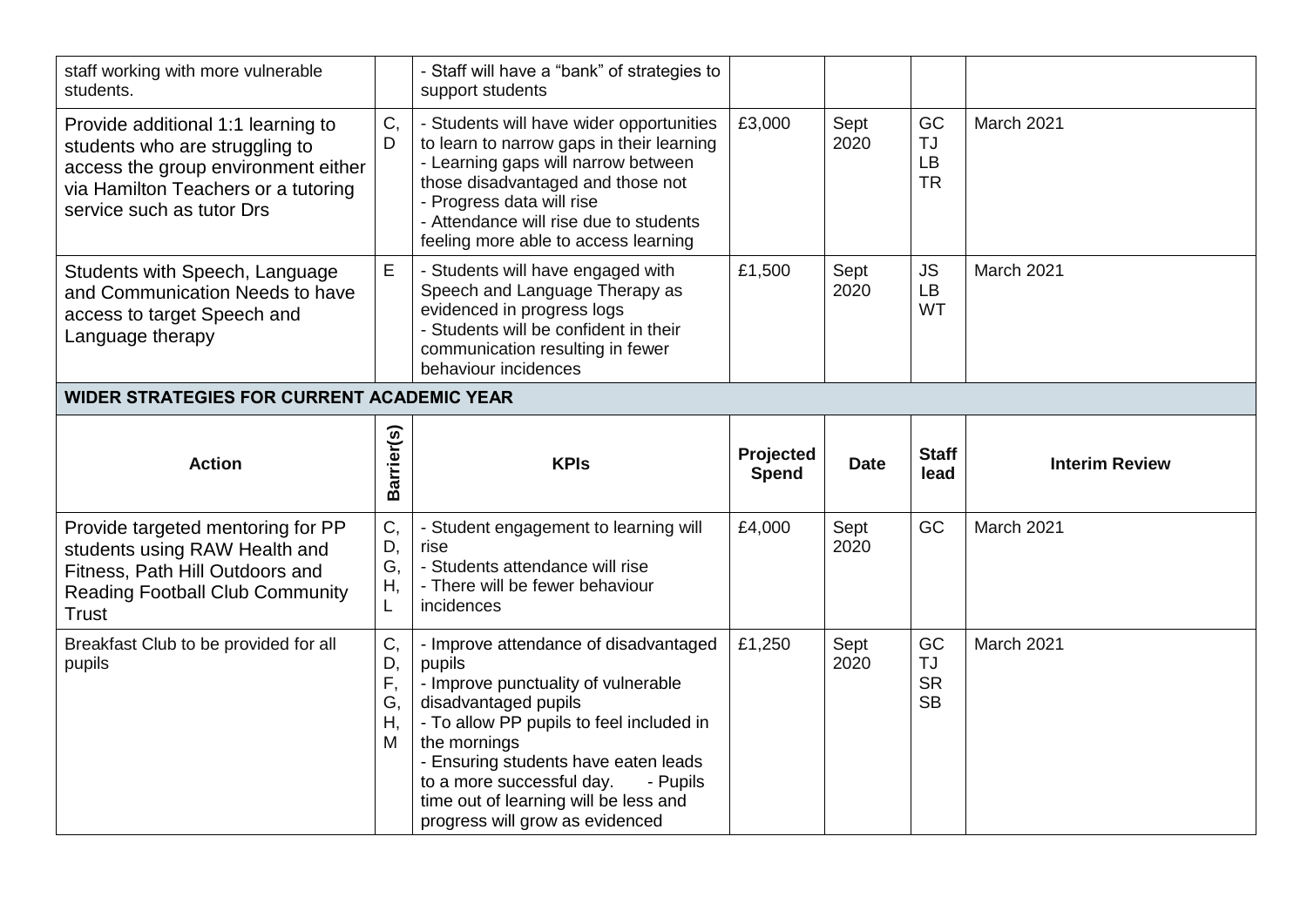|                                                                                                                                                                                                                                                                                                            |               | through progress progress data<br>monitoring<br>- Improved social skills due to<br>increased interaction with others,<br>behaviour incidences will decrease                                                                                                                                                 |        |              |                       |            |
|------------------------------------------------------------------------------------------------------------------------------------------------------------------------------------------------------------------------------------------------------------------------------------------------------------|---------------|-------------------------------------------------------------------------------------------------------------------------------------------------------------------------------------------------------------------------------------------------------------------------------------------------------------|--------|--------------|-----------------------|------------|
| Regular home visits and cold calling<br>to be undertaken to ensure valid<br>non-attendance reasons.                                                                                                                                                                                                        | G,<br>J       | - Pupil and parent engagement with the<br>school will rise<br>- Pupils will attend school more<br>regularly as reflected in attendance<br>data<br>- The school will have better processes<br>of tracking reasons for non-attendance<br>and finding ways to support families<br>and refer to other services. | £0     | Sept<br>2020 | TJ                    | March 2021 |
| Students to have allocated key<br>worker who will build a trusting<br>relationship with students.<br>Students to have access to the<br>school care officer for continued<br>support with access and sign<br>positing to additional services such<br>as counsellors and other in school<br>support networks | C,<br>D,<br>J | - Engagement to learning will rise due<br>to trusting relationships<br>- Lower behaviour incidences as<br>students will have somebody they can<br>talk to<br>- Parents will feel more involved in<br>education due to having key point of<br>contact for individual child                                   | £0     | Sept<br>2020 | JS<br>GC<br><b>TJ</b> | March 2021 |
| PSHE curriculum to include external<br>agency visits building a strong and<br>positive relationship with the local<br>police.<br>Offer targeted youth offending and<br>prison visits to lower the risk of<br>young people engaging in crime.                                                               | D,<br>Κ,<br>M | - Students will have a wider<br>understanding of issues that are<br>effecting them<br>- School will have an open line of<br>communication with the police to<br>support students<br>- Students will be signposted to<br>services to support their needs<br>- Students will have positive e                  | £1,500 | Sept<br>2020 | GC<br><b>SV</b>       | March 2021 |
| School to provide young people with<br>enrichment activities as part of their<br>curriculum to ensure they gain life<br>experience.                                                                                                                                                                        | L             | - Students engagement in the<br>curriculum will rise due to accessing<br>meaningful and positive activities<br>- Student attendance will rise                                                                                                                                                               | £1,750 | Sept<br>2020 | GC                    | March 2021 |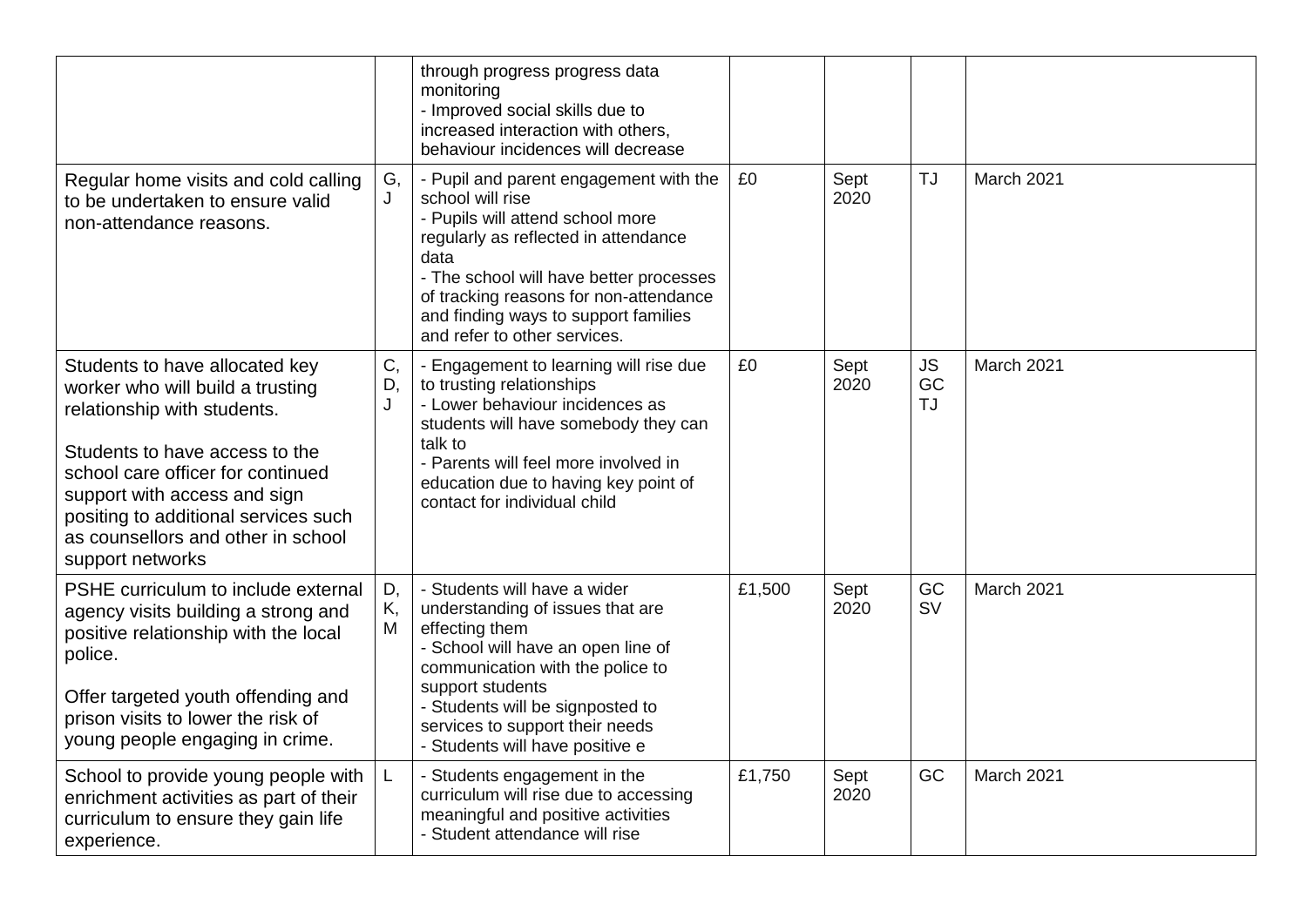|                                                                                                                                                                                                          |                | - Students will leave Hamilton School<br>with the relevant skills required for later<br>life                                                                                                                                                               |        |              |    |                   |
|----------------------------------------------------------------------------------------------------------------------------------------------------------------------------------------------------------|----------------|------------------------------------------------------------------------------------------------------------------------------------------------------------------------------------------------------------------------------------------------------------|--------|--------------|----|-------------------|
| Continue to offer a full range of<br>educational visits and activities. The<br>PP funding will be used to ensure<br>these trips are paid for and children<br>are able to access the wider<br>curriculum. | C,<br>D.<br>ъ, | - Students engagement in the<br>curriculum will rise due to accessing<br>meaningful and positive activities<br>- Student attendance will rise<br>- Student progress data will rise and<br>the gap between disadvantaged and<br>non-disadvantaged will rise | £1,750 | Sept<br>2020 | GC | <b>March 2021</b> |

| <b>TEACHING PRIORITIES FOR THE NEXT THREE/FIVE YEARS</b>                                                                                                                           |                           |                                                                                                                                                                                                                                                                                                                                                                                                                                                                                                                                                                        |                                                                 |              |                      |                       |
|------------------------------------------------------------------------------------------------------------------------------------------------------------------------------------|---------------------------|------------------------------------------------------------------------------------------------------------------------------------------------------------------------------------------------------------------------------------------------------------------------------------------------------------------------------------------------------------------------------------------------------------------------------------------------------------------------------------------------------------------------------------------------------------------------|-----------------------------------------------------------------|--------------|----------------------|-----------------------|
| <b>Action</b>                                                                                                                                                                      | r(s)<br>arrier<br>മ       | <b>KPIs</b>                                                                                                                                                                                                                                                                                                                                                                                                                                                                                                                                                            | Projected<br>Spend                                              | <b>Date</b>  | <b>Staff</b><br>lead | <b>Interim Review</b> |
| Quality first teaching through teaching<br>and feedback, including metacognition<br>and self-regulation by children<br>additional group teaching by highly<br>experienced teachers | Α,<br>В,<br>Ε,<br>л,<br>M | - Systems will be in place to feedback<br>appropriately to individual students<br>taking into account their Special<br><b>Educational Needs and Disabilities</b><br>- Robust Marking and Feedback policy<br>in place which includes how we involve<br>students in feedback<br>- Providing self-assessment<br>opportunities to all students across all<br>subject areas<br>- Regular staff CPD on Teaching,<br>Learning and Feedback<br>- Systems in place to understand<br>students learning style, and support<br>them in understanding their own ways<br>of learning | $£0 -$<br>included<br>in staffing<br>spend<br>and CPD<br>budget | Sept<br>2020 | <b>JS</b>            | <b>July 2021</b>      |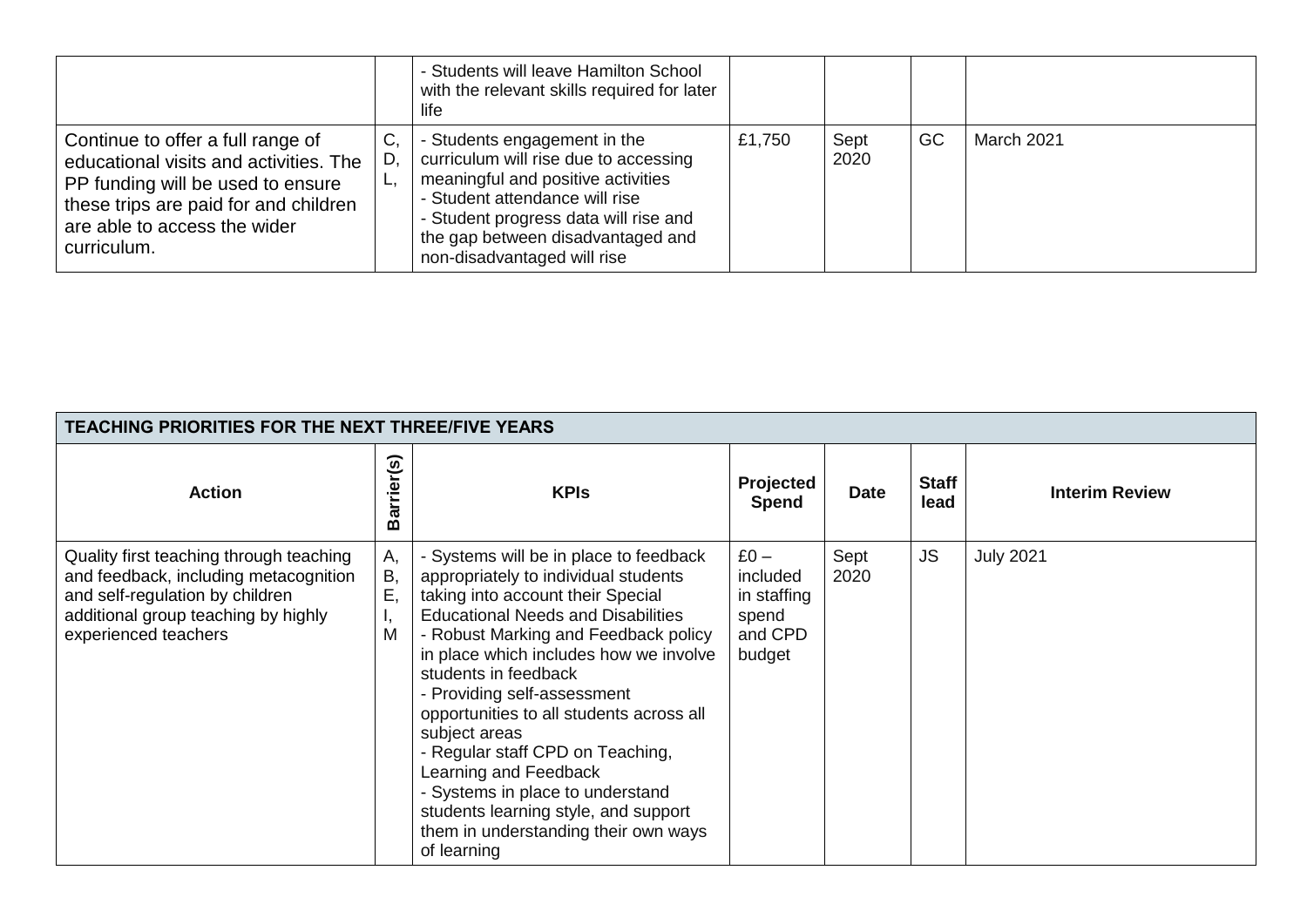| - Progress data and school<br>engagement will rise<br>- Students will be able to successfully<br>communicate their view on their own<br>learning |  |  |  |
|--------------------------------------------------------------------------------------------------------------------------------------------------|--|--|--|
|--------------------------------------------------------------------------------------------------------------------------------------------------|--|--|--|

| <b>TARGETED ACADEMIC SUPPORT FOR THE NEXT THREE/FIVE YEARS</b>                                                                                                                                                                                                                      |                           |                                                                                                                                                                                                                                                                                                                                                                                                                                                                                                                                                                 |                                                                                                               |              |                        |                       |
|-------------------------------------------------------------------------------------------------------------------------------------------------------------------------------------------------------------------------------------------------------------------------------------|---------------------------|-----------------------------------------------------------------------------------------------------------------------------------------------------------------------------------------------------------------------------------------------------------------------------------------------------------------------------------------------------------------------------------------------------------------------------------------------------------------------------------------------------------------------------------------------------------------|---------------------------------------------------------------------------------------------------------------|--------------|------------------------|-----------------------|
| <b>Action</b>                                                                                                                                                                                                                                                                       | sarrier(s)<br>മ           | <b>KPIs</b>                                                                                                                                                                                                                                                                                                                                                                                                                                                                                                                                                     | Projected<br>Spend                                                                                            | <b>Date</b>  | <b>Staff</b><br>lead   | <b>Interim Review</b> |
| Widen the range of testing,<br>interventions and progress tracking for<br>pupils to ensure learning and emotional<br>gaps are narrows but all EHCP<br>Outcomes are fully being met.<br>To include:<br>- Touch Typing<br>- Handwriting<br>- Spelling<br>- Learning Styles<br>- SDQ's | A,<br><b>B.</b>           | - Testing will be embedded into the<br>school curriculum so staff are able to<br>gain an understanding of student's<br>needs, wants, wishes, views and<br>abilities<br>- Planning of learning will be completely<br>informed by the students' needs<br>- Students will have an idea of where<br>their gaps lie and how to improve these<br>- Students will be engaged in<br>intervention work<br>- Outcome within EHCPs will be met<br>regularly<br>- Student progress data will rise and<br>the gap between disadvantaged and<br>non-disadvantaged will narrow | £8,000<br>over <sub>3</sub><br>Years<br>(Year 1<br>Included<br>above)<br>£13,00<br>over <sub>5</sub><br>Years | Sept<br>2020 | <b>TR</b><br><b>LB</b> | <b>July 2021</b>      |
| Students to have access to outdoor<br>adventure and Forest School Learning<br>opportunities, making use of in house<br>trained staff, to enable students to<br>access wider learning, promote<br>curriculum engagement and raise<br>attainment.                                     | C,<br>F,<br>Η,<br>L,<br>M | - Students will be engaged in outdoor<br>learning<br>- The curriculum will support the<br>emotional wellbeing of disadvantaged<br>students<br>- Attendance of students will rise due to<br>positive activities available<br>- Students' progress and attainment<br>data will rise due to positive learning<br>opportunities                                                                                                                                                                                                                                     | Year 1<br>included<br>in staffing<br>and<br>curriculum<br>spend<br>£4,000<br>over <sub>3</sub><br>years       | Sept<br>2020 | GC                     | <b>July 2021</b>      |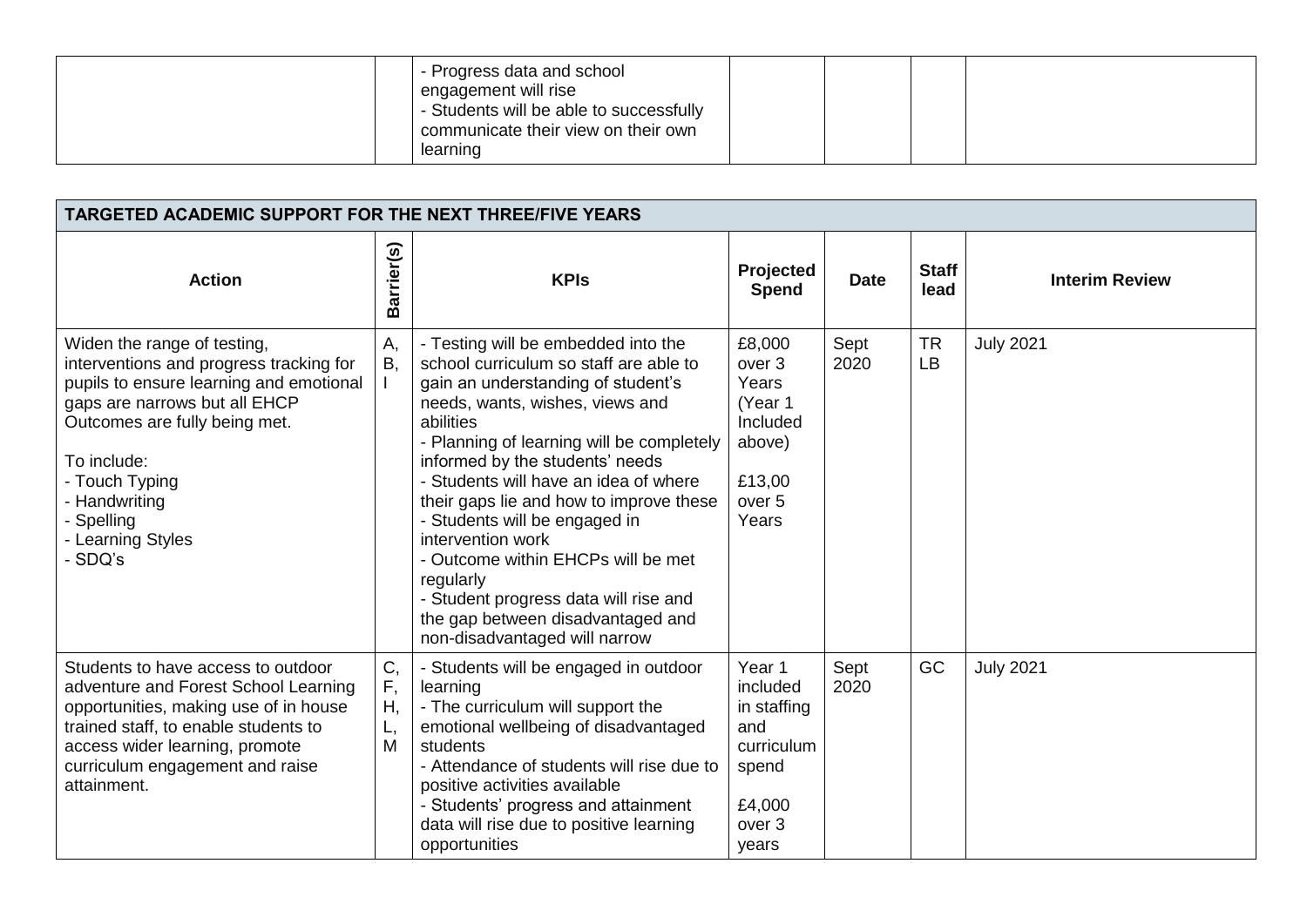|  | £6,500<br>over 5 |  |  |
|--|------------------|--|--|
|  |                  |  |  |
|  | years            |  |  |

| <b>WIDER STRATEGIES FOR THE NEXT THREE/FIVE YEARS</b>                                                                                                                                                                                                                                                                                                                                                                                                                        |                     |                                                                                                                                                                                                                                                                                                                                                                 |                                                                                                    |              |                      |                       |
|------------------------------------------------------------------------------------------------------------------------------------------------------------------------------------------------------------------------------------------------------------------------------------------------------------------------------------------------------------------------------------------------------------------------------------------------------------------------------|---------------------|-----------------------------------------------------------------------------------------------------------------------------------------------------------------------------------------------------------------------------------------------------------------------------------------------------------------------------------------------------------------|----------------------------------------------------------------------------------------------------|--------------|----------------------|-----------------------|
| <b>Action</b>                                                                                                                                                                                                                                                                                                                                                                                                                                                                | Barrier(s)          | <b>KPIs</b>                                                                                                                                                                                                                                                                                                                                                     | Projected<br><b>Spend</b>                                                                          | <b>Date</b>  | <b>Staff</b><br>lead | <b>Interim Review</b> |
| Regular Provision and Curriculum<br>Reviews to ensure students' needs are<br>being met - Hamilton School is a<br>constantly changing environment and<br>regular reviews of these areas must<br>take place to ensure we are supporting<br>pupils to be the best they can be,<br>engaged in learning and narrowing their<br>gaps to attainment and the whole<br>school environment.<br>Ensuring the curriculum meets the<br>needs of the students and parental<br>expectations | C,<br>D,<br>Ι,<br>J | - Parents and students will be actively<br>engaged in their education<br>- The curriculum will be fit for purpose<br>and meet the needs of the students<br>within the school<br>- Due to having a curriculum that meets<br>students' needs the gap between<br>disadvantaged and non-disadvantaged<br>students will narrow<br>- Attendance of students will rise | £3,000<br>over <sub>3</sub><br>Years.<br>£6,000<br>over <sub>5</sub><br>Years                      | Sept<br>2020 | <b>SV</b>            | <b>July 2021</b>      |
| Provide transportation for students<br>who are unable to get to school or<br>provisions.<br>Provide Bus Passes for students to<br>get to school                                                                                                                                                                                                                                                                                                                              | G                   | - Students will be accessing school<br>more regularly due to removing the<br>barrier of transportation to school -<br>attendance figure will rise<br>- Students will have a calmer start to<br>the school day, due to removing the<br>stress of getting to school, meaning<br>engagement and attainment will rise                                               | £2,000<br>per year<br>£6,000<br>over <sub>3</sub><br>years<br>£10,000<br>over <sub>5</sub><br>year | Sept<br>2020 | GC                   | <b>July 2021</b>      |

## **PP PLUS – ADDITIONAL SUPPORT FOR POST LOOKED AFTER STUDENTS**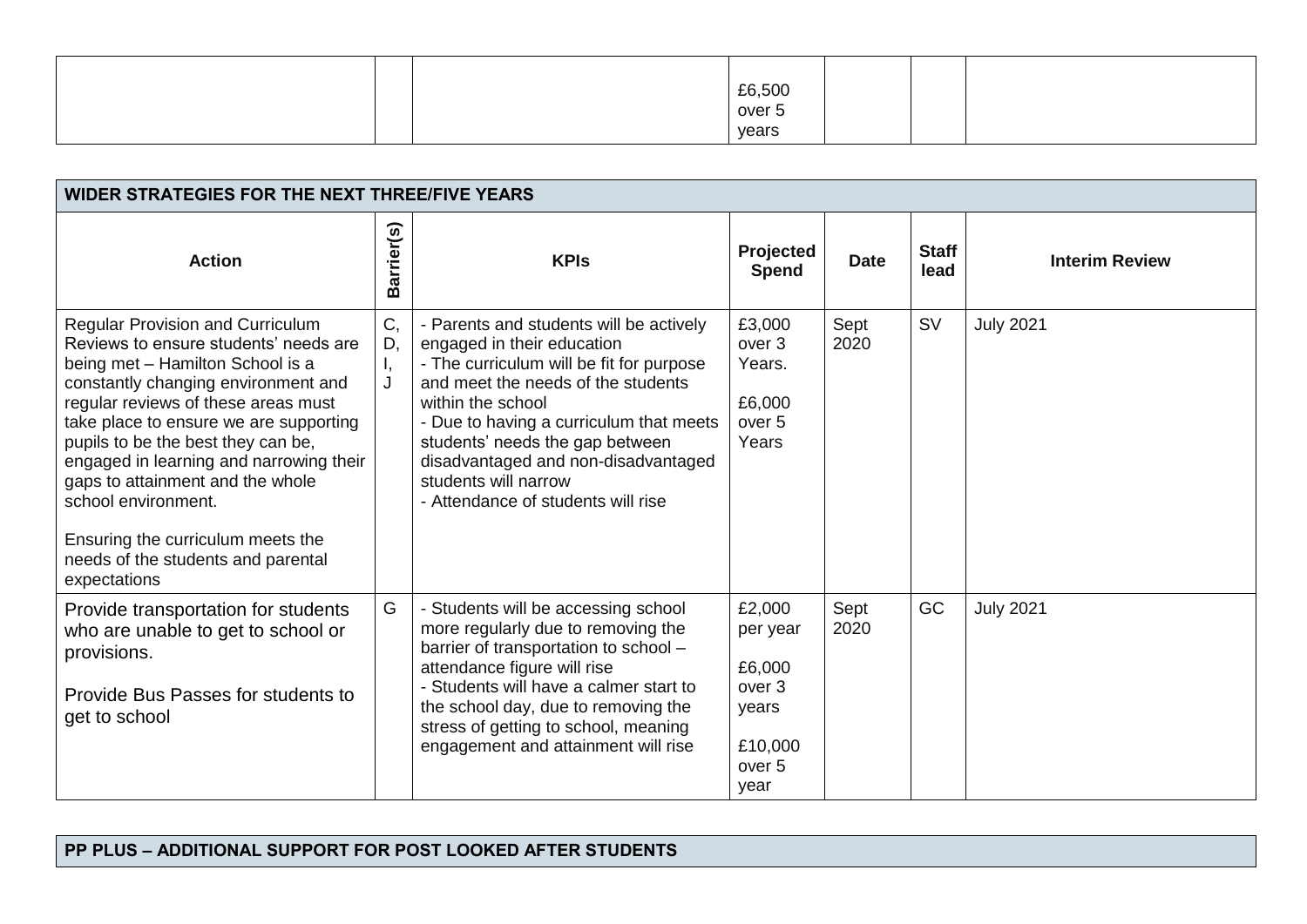| <b>Action</b>                                                                                                                                                                                          | <b>KPIs</b> | Projected<br>Spend | <b>Date</b>  | <b>Staff</b><br>lead | <b>Interim Review</b> |
|--------------------------------------------------------------------------------------------------------------------------------------------------------------------------------------------------------|-------------|--------------------|--------------|----------------------|-----------------------|
| Students to have access to additional<br>Learning opportunities to ensure their<br>trauma and emotional needs are being<br>met                                                                         |             |                    | Sept<br>2020 | TJ                   | March 2020            |
| Due to a number of school changes<br>looked after children often have large<br>gaps in their learning. Additional 1:1<br>teaching support is to be provided to<br>looked after children where required |             |                    | Sept<br>2020 | TJ                   | <b>March 2020</b>     |

|                  | <b>Challenge(s)</b>                                                                                                                                                                                                                                                                                                                                                                                                                                                                                       | <b>Mitigating action</b>                                                                                                                                                                                                                                                                                                                                                                                                                                                                                |
|------------------|-----------------------------------------------------------------------------------------------------------------------------------------------------------------------------------------------------------------------------------------------------------------------------------------------------------------------------------------------------------------------------------------------------------------------------------------------------------------------------------------------------------|---------------------------------------------------------------------------------------------------------------------------------------------------------------------------------------------------------------------------------------------------------------------------------------------------------------------------------------------------------------------------------------------------------------------------------------------------------------------------------------------------------|
| Teaching         | 1. No school day is the same, due to the nature of the<br><b>Children at Hamilton School</b><br>2. A history of poor engagement in learning resulting in<br>large learning gap<br>Consistently low literacy and numeracy levels<br>3.<br>Difficulties in attracting and recruiting high quality staff<br>4.<br>due to the nature of the school when staff spaces<br>become vacant                                                                                                                         | 1. The children and curriculum will be adaptable and fluid<br>and all will be prepared for change<br>2. Staff are to be aware of student's barriers to education,<br>and a chronology is to be completed upon entry to<br>ensure all are aware of barriers and how to overcome<br>them<br>3. Literacy interventions and testing to be put in place<br>Positive recruitment campaigns for staff, keeping a talent<br>4.<br>pool and using the good reputation of MET to support<br>gaining quality staff |
| Targeted support | 1. Students will struggle to engage in 1:1 intervention due<br>to learning needs<br>2. Students take time to build relationships, and would<br>struggle to engage in learning until a relationship has<br>formed<br>Time constraints – students can come to Hamilton<br>$\mathcal{R}$<br>School late in their education so gaps may not be able to<br>be narrowed, the time it takes to build a relationship and<br>engage a child in 1:1 interventions may then impact on<br>others being able to access | 1. Pressure is to be removed from students, timetable for<br>interventions to be fluid. Remind staff that any<br>engagement is good engagement<br>Training and understanding with staff that relationships<br>2.<br>take time, but will form. Staff to be paired with children<br>who have things in common to help build relationships<br>3. Ensure interventions are identified as early as possible<br>and that these students are the priority for interventions                                    |